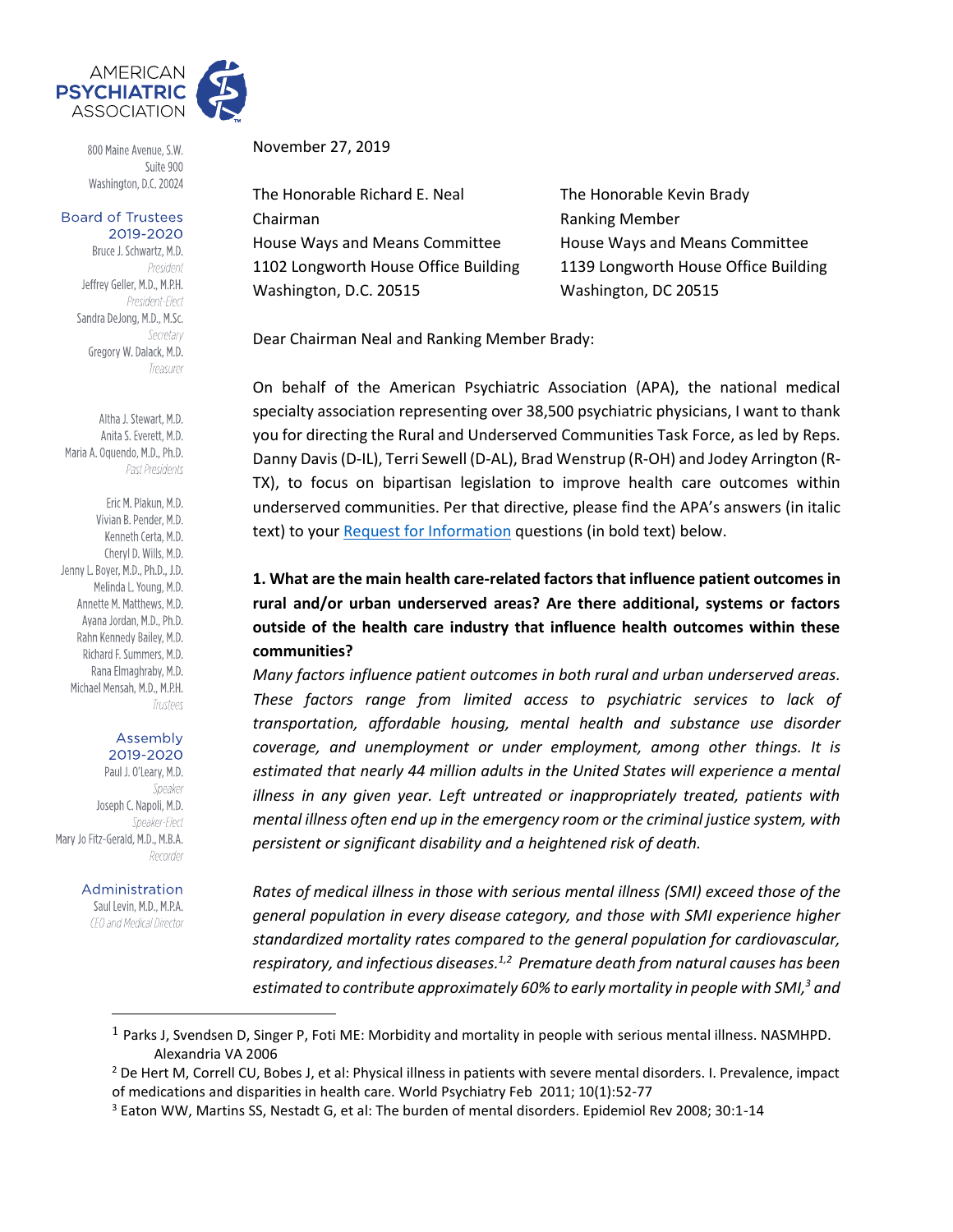*a recent meta-analysis found that 67% of deaths among people with mental illness were due to natural causes.<sup>4</sup> For patients with comorbid substance use disorders, infectious diseases, cancers, and accidents are particularly prevalent causes of early death.*

**2. What successful models show a demonstrable, positive impact on health outcomes within rural or underserved communities, for example initiatives that address: a) social determinants of health (particularly transportation, housing instability, food insecurity); b) multiple chronic conditions; c) broadband access; or d) the use of telehealth/telemedicine/telemonitoring?**

*Mental health disorders are often chronic conditions that present alongside other chronic physical health comorbidities, however, only 25 percent of patients receive appropriate and effective mental health care.<sup>5</sup> We know that the effective integration of medical and behavioral healthcare services can garner a significant amount of savings<sup>6</sup> . When extrapolated to the nation, these models have shown impressive potential savings of up to \$67.8 billion annually.<sup>7</sup> While some integrated care models are currently being piloted, the "collaborative care" model (CoCM) is supported by the greatest evidence base. Data from 80 randomized trials showed positive outcomes when testing the CoCM model for controlling costs, improving access, improving clinical outcomes, and increasing patient satisfaction in a variety of primary care settings<sup>8</sup> . Under the CoCM model, a Collaborative Care team is led by a primary care provider (PCP) and includes both a care manager and a psychiatric consultant working at the top of their licenses. The health care team works together with the patient to implement a care plan based on evidence-based treatment and focused on patient adherence. The focus on the patient's improvement through adherence to the treatment plan, rather than provider focus on clinical metrics provides for more appropriate goal setting and encourages collaboration between providers. Though the Centers for Medicare and Medicaid Services has shifted some Medicare beneficiaries to this model, the adoption of CoCM models by state Medicaid programs and private insurers has not been widespread.*

*For patients with SMI, current fee for services reimbursement, especially in Medicaid, does not adequately reimburse for care management and many components of team-based interventions. Prospective payment models like Certified Community Behavioral Health Clinics (CCBHCs) should be suported as these structures allow a per member per month payment for important ancillary services.*

<sup>4</sup> Walker ER, McGee RE, Druss BG: Mortality in mental disorders and global disease burden implications: a systematic review and meta-analysis. JAMA Psychiatry 2015; 72(4):334-41

<sup>5</sup> Unutzer J et al. "The Collaborative Care Model: An Approach for Integrating Physical and Mental Health Care in Medicaid Health Homes." Health Home Information Resource Center Brief. Centers for Medicare and Medicaid Services. May 2013.

<sup>6</sup> Milliman, Inc. "Potential Economic Impact of Integrated Medical-Behavioral Healthcare. Updated Projections for 2017" January 2018.

<sup>7</sup> Milliman, Inc. "Potential Economic Impact of Integrated Medical-Behavioral Healthcare. Updated Projections for 2017" January 2018.

<sup>8</sup> Levin, Saul, MD, MPA, FRCP-E. (2019). APA Letter to Senate HELP Committee re: Inquiry on Stabilizing Health Care Costs. [Letter]. Washington, DC: American Psychiatric Association.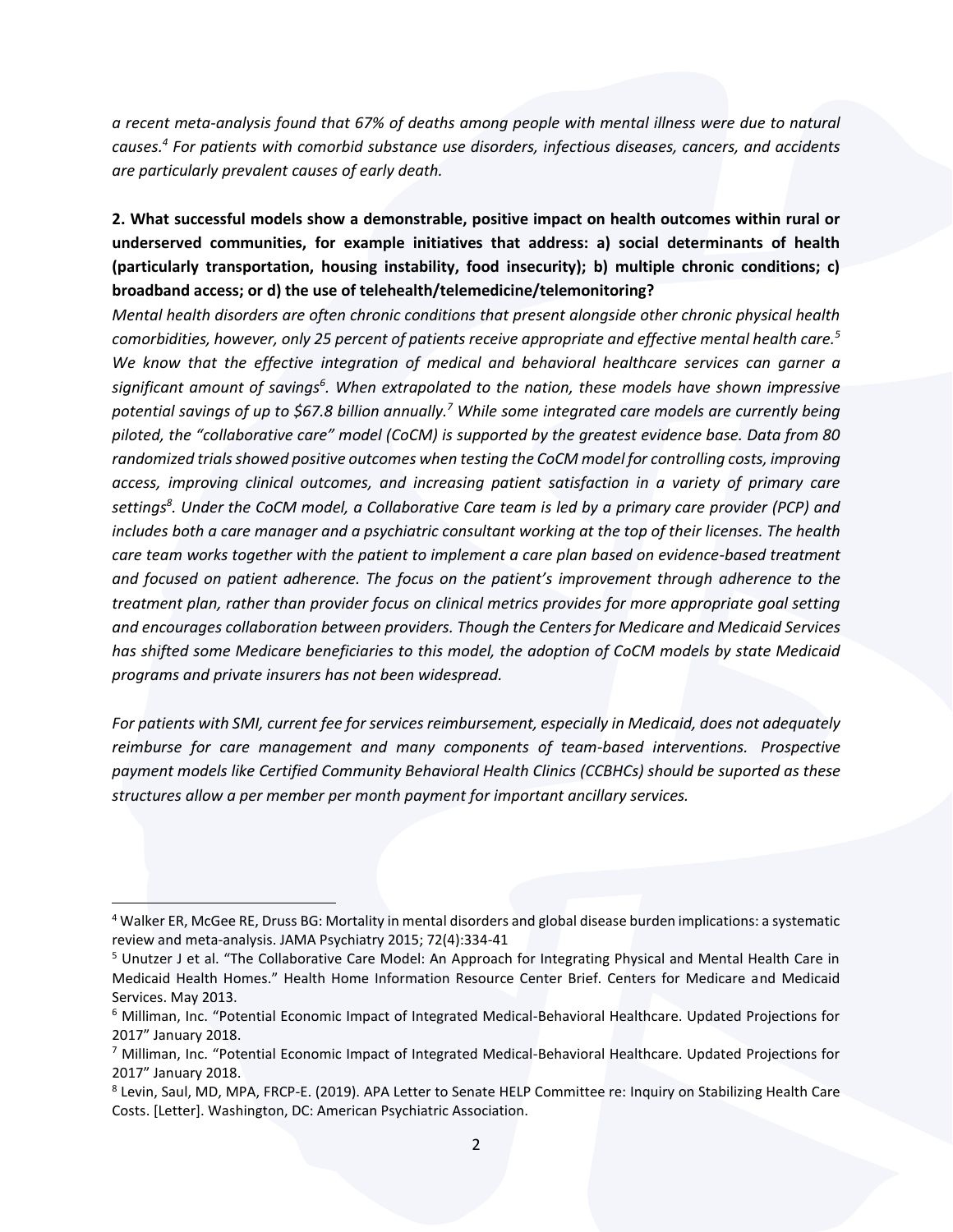### **3. What should the Committee consider with respect to patient volume adequacy in rural areas?**

*A growing body of research indicates that psychiatric care provided via telemedicine is equally as effective as in-person psychiatric care.<sup>9</sup> The availability of telepsychiatry to connect psychiatrists with patients who would have otherwise not received mental health or substance use disorder (SUD) services results in improved patient outcomes, which includes shorter hospitalizations and better medication adherence. Telepsychiatry can relieve patient volume issues in areas where workforce is inadequate to match demand. Improved outcomes as a result of telepsychiatry are particularly acute among underserved populations and populations with diagnoses like autism spectrum and severe anxiety disorders. In addition, telepsychiatry can mitigate wait times, save the patient the cost of transportation and lost wages due to work absenteeism, and reduce stigma associated with seeking treatment for substance use or mental health disorders by enabling treatment in more familiar, private and comfortable settings for the patient. Despite effectiveness, policies that restrict coverage to patients who live in certain types of geographic areas and requirements for physical presence at originating sites still present significant barriers to telepsychiatry. For example, APA strongly supported the provision in HR 6, the SUPPORT for Patients and Communities Act, that waived some of Medicare's originating sites requirements for patients with SUDs and co-occurring mental health diagnosis. This waiver should be expanded to include all Medicare beneficiaries with any mental health need, regardless of co-occurring diagnosis.* 

**4. What lessons can we glean from service line reduction or elimination in hospitals that serve underserved communities where —**

**a. patients have the option to transition to alternative care sites, including community health centers and federally qualified health centers?** 

**b. there is broader investment in primary care or public health?**

**c. the cause is related to a lack of flexibility in health care delivery or payment?**

*The APA is a membership association representing individual psychiatrists rather than health or hospital systems, as such the association does not have specific policy on service line reduction lessons. However, the United States now has one third to one quarter the number of psychiatric beds per 100,000 population when compared with most European Union countries. The suicide epidemic, which is exacerbated by the boarding of patients needing high-level care in emergency departments, is now a major problem due in part to substantial reductions in psychiatric inpatient beds and the lack of necessary ambulatory services. Inpatient suicides are exceedingly rare in comparison to suicides after discharge because of shortened length of stay or in the community. However, citations by the Centers for Medicare and Medicaid Services (CMS) or the Joint Commission to inpatient psychiatric facilities for alleged ligature risks have had negative impacts in that they have led to reduction of beds in communities and permanent closure of facilities in some communities. Though the APA appreciates HHS's and CMS's effort to make inpatient psychiatric beds and facilities safer for patients, we have concerns with the aggressiveness with which these citations are imposed. APA encourages the Ways and Means Committee to explore legislation that would emphasize the need for assessments among surveyors to occur in a manner that is consistent and reliable across the country and promotes the highest quality of care for the greatest number of individuals. For example, we* 

<sup>9</sup> See, e.g., Hilty DeM, Ferrer DC, Parish MB, et al. The Effectiveness of Telemental Health: A 2013 Review. Telemed J E Health 2013;(19):444-454.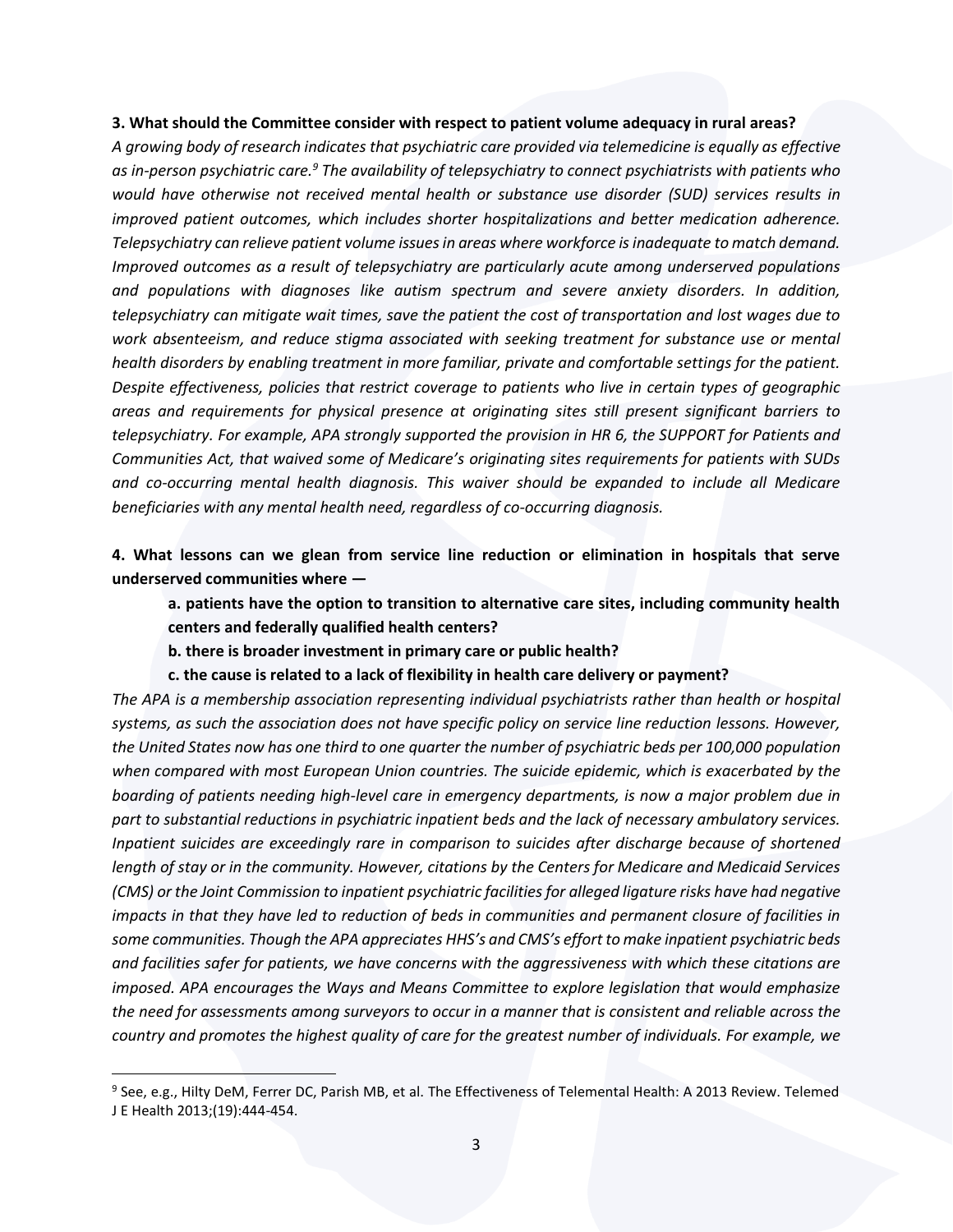*recommend that the automatic 60-day timeframe for inpatient psychiatric facilities to adequately address potential ligature risks be extended to an automatic 90-day timeframe, instead of 60 days. If this recommendation is implemented, it is anticipated that fewer facilities will reduce capacity or close, permitting these facilities to use their resources to increase individuals' access to appropriate high-quality care.*

**5. If states or health systems have formed regional networks of care, leveraging for example systems of transport or the use of telehealth/telemedicine, what states or entities are these, what approaches did they use to form these networks, what challenges did they overcome, and what challenges persist?**

*The APA has long been supportive of telepsychiatry to alleviate both distance challenges and workforce limitations that make accessing mental health services particularly difficult. Some states have been aggressive in their implementation of telepsychiatry by working with providers and payers to update regulations and reimbursement policies to support telehealth practices. Specific examples of telehealth policies that encourage access to psychiatric services include store-and-forward, remote patient monitoring, transmission and facility fees and updated reimbursement policies. As compiled most recently by the Center for Connected Health Policy's Fall 2019 State Telehealth Laws & Reimbursement Policies report:<sup>10</sup>*

- *1. Store-and-forward - Fourteen states provide reimbursement for store-and-forward. Four additional jurisdictions (HI, MS, NH, and NJ) have laws requiring Medicaid reimbursement for store-and-forward.*
- *2. Remote Patient Monitoring - Twenty-two state Medicaid programs provide reimbursement for remote patient monitoring (RPM). As is the case for store-and-forward, two Medicaid programs (HI and NJ) have laws requiring Medicaid reimbursement for RPM.*
- *3. Transmission/Facility Fee - Thirty-four state Medicaid programs offer a transmission or facility fee when telehealth is used.*
- *4. Reimbursement - Forty states and DC currently have laws that govern private payer telehealth reimbursement policy. Although Georgia passed a private payer law, it does not become effective until Jan. 1, 2020.*

*In addition, communities like San Mateo, CA have added the use of medical vans to provide psychiatric services. Psychiatrists ride a few times a week on the van to bring services to patients where they are located. Services can be provided in person or via telepsychiatry through the medical van program.* 

### **6. What successful models show a demonstrable, positive impact on addressing workforce shortages in rural and underserved areas? What makes these models successful?**

*The supply of mental health and substance use clinicians in both rural and urban areas is inadequate and provides further challenges to patient access to services. Even in less underserved communities, access to mental health services is still challenging because insurers are often non-compliant with federal Mental Health Parity law, forcing patients to pay out of pocket or to forgo services. Further, between 1955 and 2016, state and county hospitals underwent a 96 percent decline in inpatient psychiatric beds from 340 per 100,000 to 11.7 per 100,000. The severe decline in overall available psychiatric beds by 64 percent* 

<sup>10</sup>Public Health Institute / Center for Connected Health Policy. "*State Telehealth Laws & Reimbursement Policies.*" Fall 2019.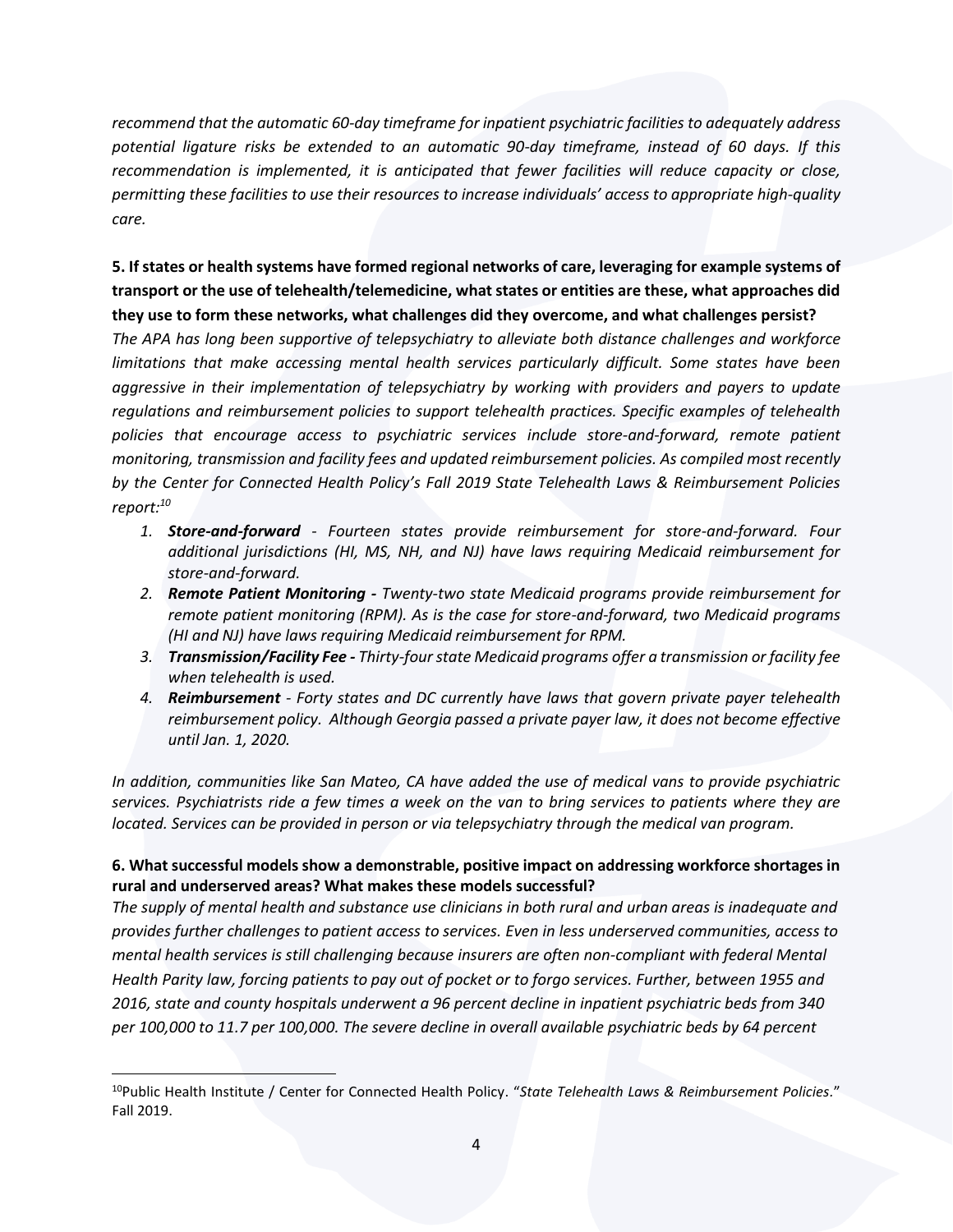*since 1970 makes stabilization and treatment of patients with severe mental illness (SMI) extremely challenging. In addition, stigma surrounding mental illness and accessing help exacerbates all of the aforementioned factors that impact health outcomes in these communities.*

*As discussed above, data supports the implementation of Collaborative Care Models (CoCM) in part to address workforce shortages. CoCMs allow each practitioner to practice at the top of his or her license, enabling more serious mental illness to be treated by physician specialists while less severe mental health or substance use disorders to be treated by other practitioners in collaboration with physicians. CoCMs also allow seamless sharing of patient data between providers on the same team so that providers do not waste valuable time on administrative tasks like contacting referring providers or going through burdensome administrative paperwork to request patient information. In addition to reducing administrative burden, expanding provider networks to ensure that more providers take Medicaid or private insurance as detailed in the aforementioned Milliman study, can help with access<sup>11</sup> .* 

# **7. Access to providers that address oral, behavioral, and substance use needs in rural and underserved communities can be particularly limited. What approaches have communities or states taken to address such gaps in care delivery?**

*Psychiatric and substance use needs in rural and underserved communities already exceed supply of these services. Therefore, easing the burden of utilization review processes in Medicare, Medicaid and private plans is vital by making the process more consistent, transparent, and focused only on outlier practices and those that show concern based on evidence. As with physical health care, often the longer a mental illness goes untreated, the more serious and costly it becomes. While these protocols are meant to lower direct costs to public-funded health care and for private payers, in reality, these processes only serve as obstacles to patient's health and safety. In addition, prior authorization processes, especially those without timely updated clinically appropriate, medically necessary algorithms heighten costs and administrative burden across the health care system and delay care delivery in both emergency and non-emergency situations. Additionally, given the complexity of our health care system, wait times to receive appropriate psychiatric medication as a result of utilization review processes increases frustration and time constraint burdens for patients, which can exacerbate mental health conditions.*

*Improving provider networks would improve patient access to timely, affordable psychiatric services. A recen[t Milliman report](http://www.milliman.com/bowman/) found that when patients cannot find a physician in a plan's network, they must go out of network and increase their out-of-pocket cost.<sup>12</sup> This creates more barriers to care than for people seeking services for physical illness. In 2017, 17 percent of behavioral office visits were to an out-ofnetwork provider, compared to 3 percent for primary care providers and 4 percent for medical/surgical specialists. Reducing disparities in coverage and clinician payment can improve networks and affordable, access to patients.* 

 $11$  Milliman, Inc. "Addiction and mental health vs. physical health: Widening disparities in network use and provider reimbursement." Milliman Research Report. November 2019.

<sup>&</sup>lt;sup>12</sup> Milliman, Inc. "Addiction and Mental Health vs Physical Health: Widening Disparities In Network Use and Provider Reimbursement" November 2019.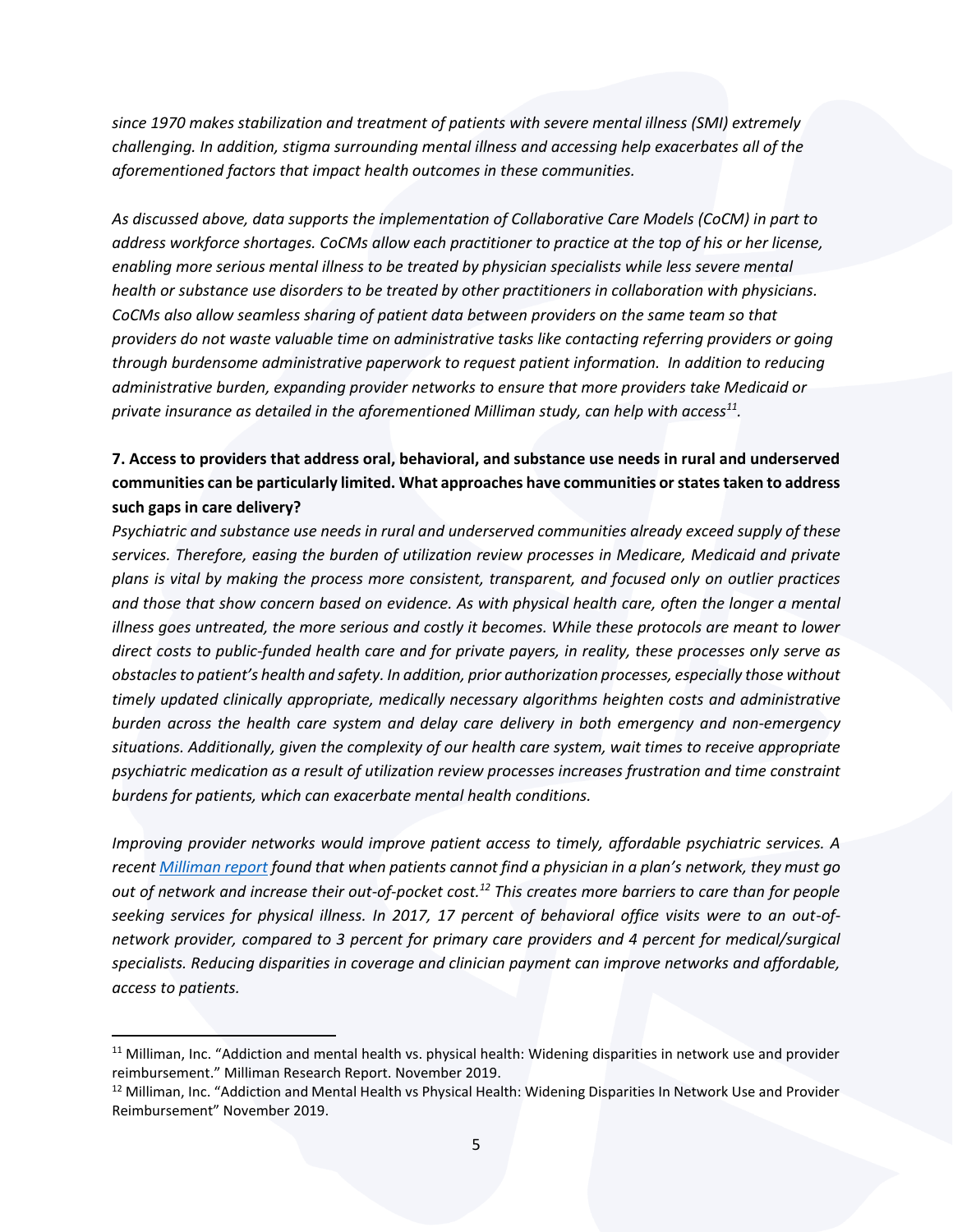**8. The availability of post-acute care and long-term services and supports is limited across the nation, but can be particularly challenging in rural and underserved areas facing disproportionately large burdens of chronic and disabling conditions. What approaches have communities taken to address these gaps in care delivery and the associated challenges of social isolation?**

*Fifty states and Washington, DC provide reimbursement for some form of live video in Medicaid fee-forservice. Mental health provision through telehealth services is the fastest and most convenient way to help patients when physical transportation is burdensome. As mentioned above, reducing the burdens to accessing psychiatric services through telepsychiatry greatly improves overall outcomes. The same telepsychiatric services necessary for general mental health well-being can be applied to address gaps in care in post-acute and long-term care situations. Though it is widely accepted that use of technology, in particular social media, can contribute to social isolation, conversely, telehealth can literally be a lifeline for patients in post-acute and long-term care settings.* 

# **9. There are known, longstanding issues with the availability and integrity of data related to rural and urban community health. What data definitions or data elements are needed to help researchers better identify the causes of health disparities in rural and underserved areas, but are unavailable or lack uniformity?**

*As discussed in the 2017 edition of Communities in Action: Pathways to Health Equality Conclusion: 13 further development of existing health disparity indicators to include groups beyond African American and Caucasian races is necessary to better tailor research to identify disparities. For race research, this expansion should include groups such as Hispanics and major Hispanic subgroups, Native Americans, Asians, Pacific Islanders, and mixed-race individuals. In addition, research should collect data on population groups that identify LGBTQ individuals, on individuals with disabilities, and on military veterans. Additional consideration is needed to develop research methods that oversample certain populations in order to generate stable estimates of disparities. Further, research on disparities would benefit by extending the broader definition of health by expanding metrics and indicators that capture health equity and social determinants of health. For example, broadening the definition of health to include data on exposure to abuse, violence or trauma experienced during childhood or early adult years. Data on rural location and life course could also be helpful to collect. Extending longitudinal studies to capture more quantifiable data on social determinants of health and/or mental and substance use disorders would help researchers better understand long-term impacts of disparities. Research would also benefit from studies that focus on how single structural factors can influence numerous health outcomes. Lastly, increasing investment in research grants to develop and test social determinant of health-relevant theory, measures and scientific methods would encourage investigators to undertake projects that examine structural inequities and health disparities.* 

<sup>&</sup>lt;sup>13</sup> National Academies of Sciences, Engineering, and Medicine; Health and Medicine Division; Board on Population Health and Public Health Practice; Committee on Community-Based Solutions to Promote Health Equity in the United States; Baciu A, Negussie Y, Geller A, et al., editors. *Communities in Action: Pathways to Health Equity*. Washington (DC): National Academies Press (US); 2017 Jan 11. 2, The State of Health Disparities in the United States. Available from: https://www.ncbi.nlm.nih.gov/books/NBK425844/